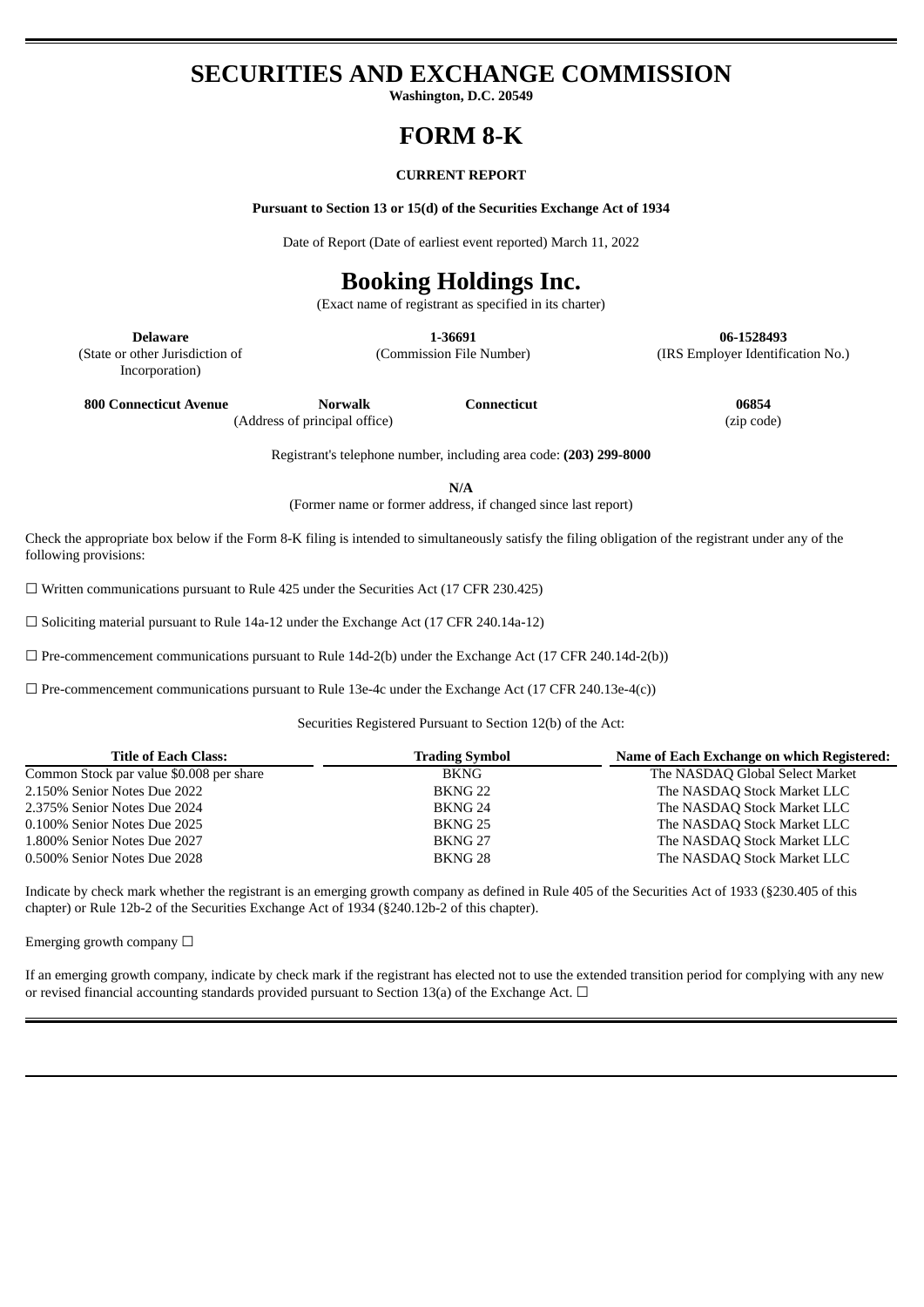#### **Item 8.01. Other Events.**

On March 10, 2022, Glenn D. Fogel, Chief Executive Officer and President of Booking Holdings Inc. (the "Company"), entered into a stock trading plan implemented pursuant to Rule 10b5-1 (the "Fogel Plan") under the Securities Exchange Act of 1934, as amended. The Fogel Plan provides for the sale of up to 100% of the total "net" number (net amounts associated with any tax withholding) of shares underlying performance share units and shares of restricted stock granted in December 2020, March 2021, and March 2022, and to be granted in March 2023, which are issued at vesting in December 2022, March 2023, December 2023, and March 2024, subject to certain price limits. The Fogel Plan also provides for the sale, over time, of up to 18,000 shares of Company common stock, subject to certain price limits. The first possible sales date is August 15, 2022. Under the terms of the Fogel Plan, Mr. Fogel will have no discretion or control over the timing or effectuation of the sales. The Fogel Plan expires on July 15, 2024.

A table summarizing the pre-arranged trading plans adopted by each of the Company's "Section 16" officers and directors is available in the "For Investors" section of the Company's website (bookingholdings.com) under the tab "Corporate Governance." The Company's practice, which it currently intends to continue, is to update the table following the closing of its trading window each quarter. Transactions under the Fogel Plan will be disclosed publicly through appropriate filings with the Securities and Exchange Commission.